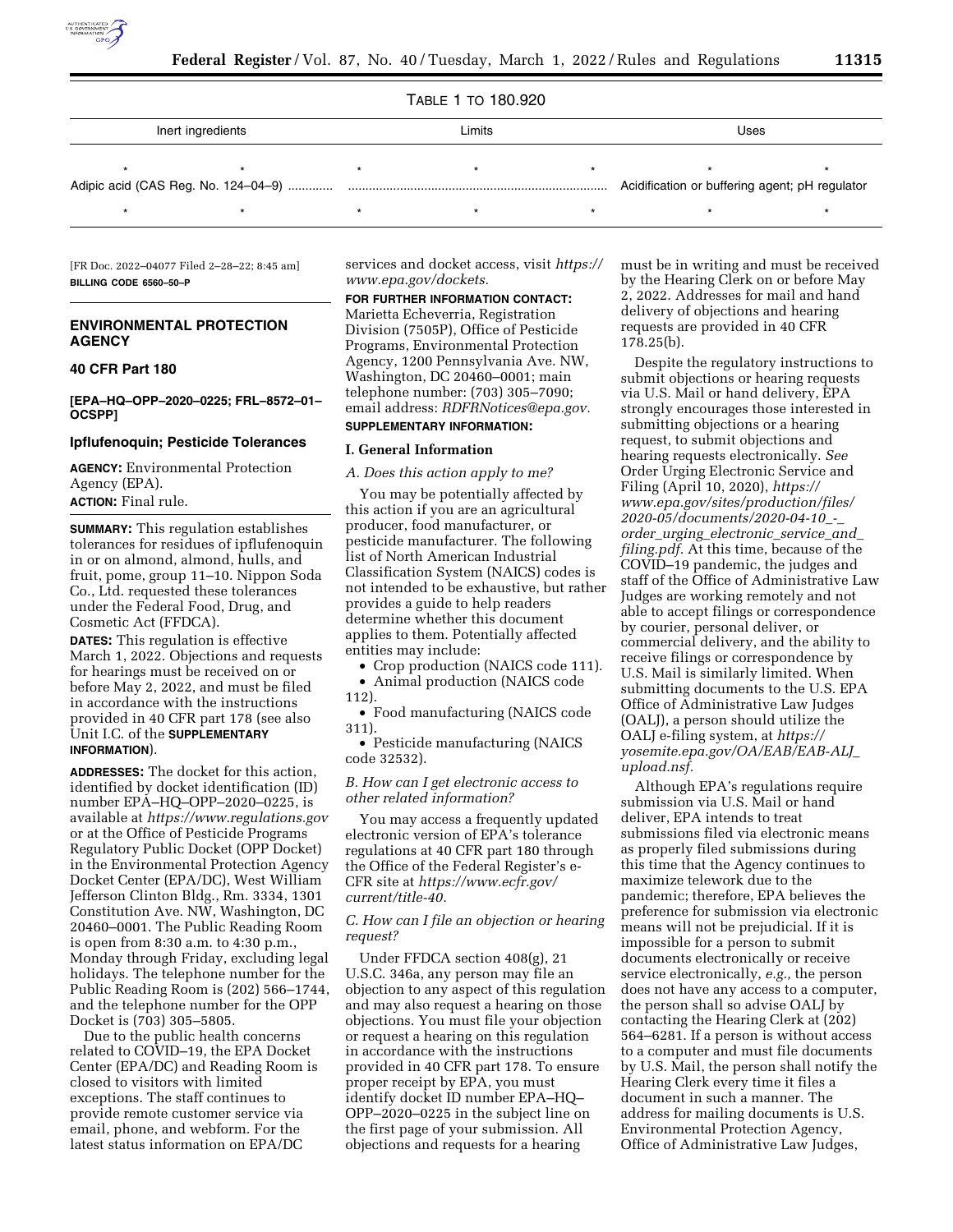Mail Code 1900R, 1200 Pennsylvania Ave. NW, Washington, DC 20460.

In addition to filing an objection or hearing request with the Hearing Clerk as described in 40 CFR part 178, please submit a copy of the filing (excluding any Confidential Business Information (CBI)) for inclusion in the public docket. Information not marked confidential pursuant to 40 CFR part 2 may be disclosed publicly by EPA without prior notice. Submit the non-CBI copy of your objection or hearing request, identified by docket ID number EPA–HQ–OPP– 2020–0225, by one of the following methods:

• *Federal eRulemaking Portal: [https://www.regulations.gov.](https://www.regulations.gov)* Follow the online instructions for submitting comments. Do not submit electronically any information you consider to be CBI or other information whose disclosure is restricted by statute.

• *Mail:* OPP Docket, Environmental Protection Agency Docket Center (EPA/ DC), (28221T), 1200 Pennsylvania Ave. NW, Washington, DC 20460–0001.

• *Hand Delivery:* To make special arrangements for hand delivery or delivery of boxed information, please follow the instructions at *[https://](https://www.epa.gov/dockets/contacts.html) [www.epa.gov/dockets/contacts.html.](https://www.epa.gov/dockets/contacts.html)* 

Additional instructions on commenting or visiting the docket, along with more information about dockets generally, is available at *[https://](https://www.epa.gov/dockets/contacts.html) [www.epa.gov/dockets/contacts.html.](https://www.epa.gov/dockets/contacts.html)* 

#### **II. Summary of Petitioned-For Tolerance**

In the **Federal Register** of May 29, 2020 (85 FR 32338) (FRL–10009–84), EPA issued a document pursuant to FFDCA section 408(d)(3), 21 U.S.C. 346a(d)(3), announcing the filing of a pesticide petition (PP 9F8801) by Nippon Soda Co., Ltd., Shin-Ohtemachi Bldg. 2–1, 2–Chome Ohtemachi Chiyoda-ku, Tokyo 100–8165, Japan. The petition requested that 40 CFR part 180 be amended by establishing tolerances for residues of the fungicide ipflufenoquin, 2-[2-(7,8-difluoro-2 methylquinolin-3-yloxy)-6 fluorophenyl]propan-2-ol, in or on almond at 0.10 ppm; almond hulls at 3.0 ppm; and pome fruit (Crop Group 11– 10) at 0.15 ppm; and tolerances for residues for ipflufenoquin, QP–1–14, QP–1–10, QP–1–11, and QP–1–15 (in terms of ipflufenoquin) on cattle, fat at 0.010 ppm; cattle, meat at 0.01 ppm; cattle, meat byproducts at 0.010 ppm; dairy cattle milk at 0.01 ppm; goat, fat at 0.010 ppm; goat, meat at 0.01 ppm; goat, meat byproducts at 0.010 ppm; horse, fat at 0.010 ppm; horse, meat at 0.01 ppm; horse, meat byproducts at 0.010 ppm; sheep, fat at 0.010 ppm;

sheep, meat at 0.01 ppm; and sheep, meat byproducts at 0.010 ppm. That document referenced a summary of the petition prepared by Nippon Soda Co., Ltd., the registrant, which is available in the docket, *[https://www.regulations.gov.](https://www.regulations.gov)*  There were no comments received in response to the notice of filing.

Based upon review of the data supporting the petition, EPA has concluded that tolerances for residues of ipflufenoquin in livestock commodities are not needed and is establishing the tolerances for almond, almond hulls, and pome fruit with several minor adjustments. The reasons for these changes are explained in Unit IV.C.

## **III. Aggregate Risk Assessment and Determination of Safety**

Section 408(b)(2)(A)(i) of FFDCA allows EPA to establish a tolerance (the legal limit for a pesticide chemical residue in or on a food) only if EPA determines that the tolerance is ''safe.'' Section 408(b)(2)(A)(ii) of FFDCA defines ''safe'' to mean that ''there is a reasonable certainty that no harm will result from aggregate exposure to the pesticide chemical residue, including all anticipated dietary exposures and all other exposures for which there is reliable information.'' This includes exposure through drinking water and in residential settings but does not include occupational exposure. Section 408(b)(2)(C) of FFDCA requires EPA to give special consideration to exposure of infants and children to the pesticide chemical residue in establishing a tolerance and to ''ensure that there is a reasonable certainty that no harm will result to infants and children from aggregate exposure to the pesticide chemical residue. . . .''

Consistent with FFDCA section 408(b)(2)(D), and the factors specified in FFDCA section 408(b)(2)(D), EPA has reviewed the available scientific data and other relevant information in support of this action. EPA has sufficient data to assess the hazards of and to make a determination on aggregate exposure for ipflufenoquin including exposure resulting from the tolerances established by this action. EPA's assessment of exposures and risks associated with ipflufenoquin follows.

# *A. Toxicological Profile*

EPA has evaluated the available toxicity data and considered its validity, completeness, and reliability as well as the relationship of the results of the studies to human risk. EPA has also considered available information concerning the variability of the sensitivities of major identifiable

subgroups of consumers, including infants and children.

The primary targets of ipflufenoquin in rodents are teeth, the liver, thyroid, hematological system, and intestines. Tooth effects included discoloration, enamel hypoplasia, dysplasia and abrasion of the incisors. Liver effects included changes in liver weight and histopathological changes (increased single cell necrosis, bile duct hyperplasia, and hepatocellular mitotic figures). Thyroid effects were limited to follicular cell hypertrophy. Effects in the hematological system included decrease in red blood cells, hemoglobin and hematocrits, and increases in spleen weight, prothrombin time and erythropoiesis of the spleen. However, these hematological effects were considered mild and occurred at the same or higher doses than the tooth effects. Intestinal findings included black content, minimal cellular infiltration in the lamina propria of the colon, minimal hyperplasia epithelium and minimal regeneration of the surface epithelium in the colon. Intestinal and thyroid effects occurred at the same doses where tooth effects were observed only in the subchronic studies in rats. Tooth effects including discoloration, enamel hypoplasia, dysplasia and abrasion of the incisors were observed throughout the ipflufenoquin database in rodents only. The toxicology database showed no adverse toxicological effects were observed in dogs.

Potential signs of neurotoxicity were observed in the acute neurotoxicity (ACN) study, but only in one sex at the highest doses. No changes in motor activity were observed in a 13-week oral study in rats. No developmental or maternal effects were reported in the developmental studies in rats and rabbits. No treatment-related reproductive effects were reported in the reproductive toxicity study in rats. Decreased pup body weight was observed at the same doses where parental toxicity was observed.

Although no immunotoxicity study is available for ipflufenoquin, no evidence of immunotoxicity was observed in other submitted studies. No systemic toxicity was observed in a dermal study in rats up to the limit dose. Ipflufenoquin is classified as ''Not likely to be carcinogenic to humans''.

Specific information on the studies received and the nature of the adverse effects caused by ipflufenoquin as well as the no-observed-adverse-effect-level (NOAEL) and the lowest-observedadverse-effect-level (LOAEL) from the toxicity studies can be found at *[https://](https://www.regulations.gov) [www.regulations.gov](https://www.regulations.gov)* in document ''Ipflufenoquin. Human Health Risk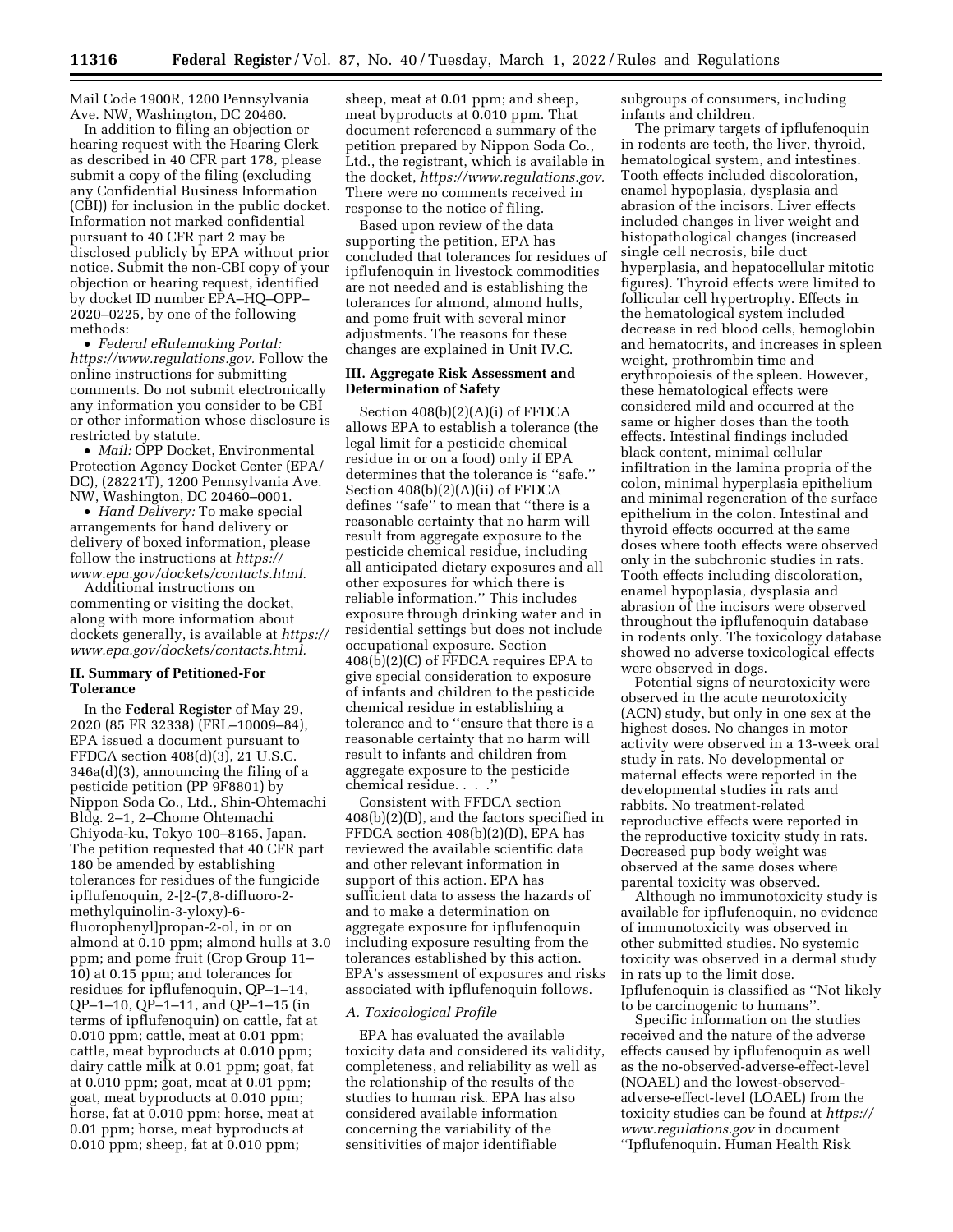Assessment for Proposed Section 3 Registration of the New Active Ingredient for Uses on Pome Fruit (Crop Group 11–10) and Almond.'' (hereinafter ''Ipflufenoquin Human Health Risk Assessment'') at page 37 in docket ID number EPA–HQ–OPP–2020– 0225.

#### *B. Toxicological Points of Departure/ Levels of Concern*

Once a pesticide's toxicological profile is determined, EPA identifies toxicological points of departure (POD) and levels of concern to use in evaluating the risk posed by human exposure to the pesticide. For hazards that have a threshold below which there is no appreciable risk, the toxicological POD is used as the basis for derivation of reference values for risk assessment. PODs are developed based on a careful analysis of the doses in each toxicological study to determine the dose at which no adverse effects are observed (the NOAEL) and the lowest dose at which adverse effects of concern are identified (the LOAEL). Uncertainty/ safety factors are used in conjunction with the POD to calculate a safe exposure level—generally referred to as a population-adjusted dose (PAD) or a reference dose (RfD)—and a safe margin of exposure (MOE). For non-threshold risks, the Agency assumes that any amount of exposure will lead to some degree of risk. Thus, the Agency estimates risk in terms of the probability of an occurrence of the adverse effect expected in a lifetime. For more information on the general principles EPA uses in risk characterization and a complete description of the risk assessment process, see *[https://](https://www2.epa.gov/pesticide-science-and-assessing-pesticide-risks/assessing-human-health-risk-pesticide) [www2.epa.gov/pesticide-science-and](https://www2.epa.gov/pesticide-science-and-assessing-pesticide-risks/assessing-human-health-risk-pesticide)[assessing-pesticide-risks/assessing](https://www2.epa.gov/pesticide-science-and-assessing-pesticide-risks/assessing-human-health-risk-pesticide)[human-health-risk-pesticide.](https://www2.epa.gov/pesticide-science-and-assessing-pesticide-risks/assessing-human-health-risk-pesticide)* 

A summary of the toxicological endpoints for ipflufenoquin used for human risk assessment can be found in the Ipflufenoquin Human Health Risk Assessment.

#### *C. Exposure Assessment*

1. *Dietary exposure from food and feed uses.* In evaluating dietary exposure to ipflufenoquin, EPA considered exposure under the petitioned-for tolerances. EPA assessed dietary exposures from ipflufenoquin in food as follows:

i. *Acute exposure.* Quantitative acute dietary exposure and risk assessments are performed for a food-use pesticide, if a toxicological study has indicated the possibility of an effect of concern occurring as a result of a 1-day or single exposure.

No such effects were identified in the toxicological studies for ipflufenoquin; therefore, a quantitative acute dietary exposure assessment is unnecessary. An acute dietary exposure assessment was not required because no endpoint attributable to a single dose was identified in the ipflufenoquin database.

ii. *Chronic exposure.* In conducting the chronic dietary exposure assessment, EPA used the 2003–2008 food consumption data from the United States Department of Agriculture's (USDA) National Health and Nutrition Examination Survey, What We Eat in America. EPA conducted an unrefined chronic dietary exposure assessment using tolerance-level residues, 100% crop treated assumptions, the Agency's 2018 default processing factors, and empirical processing factors where available.

iii. *Cancer.* Based on its review of available data, EPA has concluded that ipflufenoquin is not likely to be carcinogenic. Therefore, a dietary exposure assessment for the purpose of assessing cancer risk is unnecessary.

iv. *Anticipated residue and percent crop treated (PCT) information.* EPA did not use anticipated residue or PCT information in the dietary assessment for ipflufenoquin.

2. *Dietary exposure from drinking water.* The Agency used screening-level water exposure models in the dietary exposure analysis and risk assessment for ipflufenoquin in drinking water. These simulation models take into account data on the physical, chemical, and fate/transport characteristics of ipflufenoquin. Further information regarding EPA drinking water models used in pesticide exposure assessment can be found at *[https://www2.epa.gov/](https://www2.epa.gov/pesticide-science-and-assessing-pesticide-risks/about-water-exposure-models-used-pesticide)  [pesticide-science-and-assessing](https://www2.epa.gov/pesticide-science-and-assessing-pesticide-risks/about-water-exposure-models-used-pesticide)[pesticide-risks/about-water-exposure](https://www2.epa.gov/pesticide-science-and-assessing-pesticide-risks/about-water-exposure-models-used-pesticide)[models-used-pesticide.](https://www2.epa.gov/pesticide-science-and-assessing-pesticide-risks/about-water-exposure-models-used-pesticide)* 

Based on the Tier II Exposure Model Pesticide in Water Calculator (PWC) (v1.52, Feb. 23, 2016), the estimated drinking water concentrations (EDWCs) of ipflufenoquin for acute exposures are estimated to be 3.71 parts per billion (ppb) for surface water and 53.6 ppb for ground water. For chronic exposures for non-cancer assessments are estimated to be 1.28 ppb for surface water and 49.1 ppb for ground water.

Modeled estimates of drinking water concentrations were directly entered into the dietary exposure model. For chronic dietary risk assessment, the water concentration of value 49.1ppb was used to assess the contribution to drinking water.

3. *From non-dietary exposure.* The term ''residential exposure'' is used in this document to refer to nonoccupational, non-dietary exposure (*e.g.,* for lawn and garden pest control, indoor pest control, termiticides, and flea and tick control on pets). Ipflufenoquin is not being registered for any specific use patterns that would result in residential exposure.

4. *Cumulative effects from substances with a common mechanism of toxicity.*  Section 408(b)(2)(D)(v) of FFDCA requires that, when considering whether to establish, modify, or revoke a tolerance, the Agency consider ''available information'' concerning the cumulative effects of a particular pesticide's residues and ''other substances that have a common mechanism of toxicity.''

Unlike other pesticides for which EPA has followed a cumulative risk approach based on a common mechanism of toxicity, EPA has not made a common mechanism of toxicity finding as to ipflufenoquin and any other substances, and ipflufenoquin does not appear to produce a toxic metabolite produced by other substances. For the purposes of this tolerance action, therefore, EPA has not assumed that ipflufenoquin has a common mechanism of toxicity with other substances. For information regarding EPA's efforts to determine which chemicals have a common mechanism of toxicity and to evaluate the cumulative effects of such chemicals, see EPA's website at *[https://](https://www2.epa.gov/pesticide-science-and-assessing-pesticide-risks/cumulative-assessment-risk-pesticides)  [www2.epa.gov/pesticide-science-and](https://www2.epa.gov/pesticide-science-and-assessing-pesticide-risks/cumulative-assessment-risk-pesticides)[assessing-pesticide-risks/cumulative](https://www2.epa.gov/pesticide-science-and-assessing-pesticide-risks/cumulative-assessment-risk-pesticides)[assessment-risk-pesticides.](https://www2.epa.gov/pesticide-science-and-assessing-pesticide-risks/cumulative-assessment-risk-pesticides)* 

#### *D. Safety Factor for Infants and Children*

1. *In general.* Section 408(b)(2)(C) of FFDCA provides that EPA shall apply an additional tenfold (10X) margin of safety for infants and children in the case of threshold effects to account for prenatal and postnatal toxicity and the completeness of the database on toxicity and exposure unless EPA determines based on reliable data that a different margin of safety will be safe for infants and children. This additional margin of safety is commonly referred to as the Food Quality Protection Act (FQPA) Safety Factor (SF). In applying this provision, EPA either retains the default value of 10X, or uses a different additional safety factor when reliable data available to EPA support the choice of a different factor.

2. *Prenatal and postnatal sensitivity.*  No evidence of increased quantitative or qualitative susceptibility was seen in rat and rabbit developmental toxicity studies. Decreased pup body weight was observed in the reproduction study only in the presence of parental toxicity. Subchronic oral toxicity studies indicate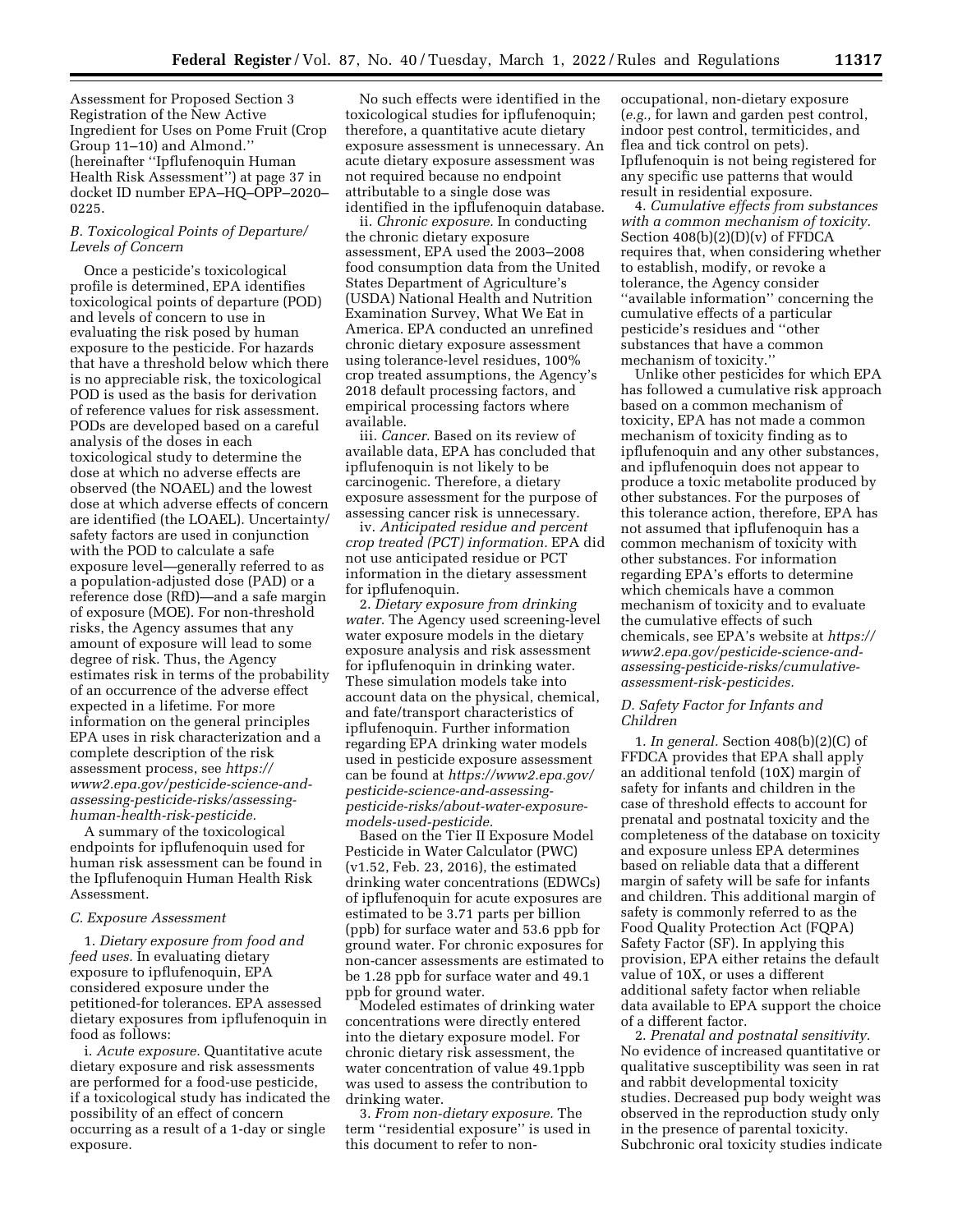tooth discoloration and enamel hypoplasia in rats exposed to ipflufenoquin. Children are considered the most susceptible population to the tooth effects since dental enamel development and formation occurs during childhood.

3. *Conclusion.* EPA has determined that reliable data show the safety of infants and children would be adequately protected if the FQPA SF were reduced to 1X. That decision is based on the following findings:

i. The toxicity database for ipflufenoquin is adequate to characterize the pre- and postnatal risk for infants and children.

ii. There is evidence of potential neurotoxicity (decreased motor activity) in the ipflufenoquin database in the ACN study. However, concern is low because: The observed effects are well characterized, with clear NOAELs; they occur only at the highest doses tested; and the PODs are based on the most sensitive effects and are protective of any potential neurotoxicity.

iii. In the 2-generation reproduction study in rats, there were no reproductive effects observed, and offspring toxicity was observed only in the presence of parental toxicity. Although potential signs of neurotoxicity were observed in the ACN study, clear NOAELs/LOAELs are established, and effects occurred at high doses that are not relevant for risk assessment purposes. Moreover, although children are more susceptible to the tooth effects seen in the database, the PODs selected for risk assessment purposes are protective of the offspring and potential effects seen in the database.

iv. There are no residual uncertainties identified in the exposure databases. The dietary food exposure assessments were performed based on 100 PCT and tolerance-level residues. EPA made conservative (protective) assumptions in the ground and surface water modeling used to assess exposure to ipflufenoquin in drinking water. These assessments will not underestimate the exposure and risks posed by ipflufenoquin.

#### *E. Aggregate Risks and Determination of Safety*

EPA determines whether acute and chronic dietary pesticide exposures are safe by comparing aggregate exposure estimates to the acute PAD (aPAD) and chronic PAD (cPAD). For linear cancer risks, EPA calculates the lifetime probability of acquiring cancer given the estimated aggregate exposure. Short-, intermediate-, and chronic-term risks are evaluated by comparing the estimated aggregate food, water, and

residential exposure to the appropriate PODs to ensure that an adequate MOE exists.

1. *Acute risk.* An acute aggregate risk assessment takes into account acute exposure estimates from dietary consumption of food and drinking water. No adverse effect resulting from a single oral exposure was identified and no acute dietary endpoint was selected. Therefore, ipflufenoquin is not expected to pose an acute risk.

2. *Chronic risk.* Using the exposure assumptions described in this unit for chronic exposure, EPA has concluded that chronic exposure to ipflufenoquin from food and water will utilize less than 1% of the cPAD for the general U.S. population and all population subgroups. There are no residential uses for ipflufenoquin.

3. *Short- and intermediate-term risk.*  Short-term aggregate exposure takes into account short-term residential exposure plus chronic exposure to food and water (considered to be a background exposure level). Short- and intermediate-term adverse effects were identified; however, ipflufenoquin is not being proposed to be registered for any use patterns that would result in either short- or intermediate-term residential exposure. Short- and intermediate-term risk is assessed based on short- and intermediate-term residential exposure plus chronic dietary exposure. Because there is no short- or intermediate-term residential exposure and chronic dietary exposure has already been assessed under the appropriately protective cPAD (which is at least as protective as the POD used to assess short-term risk), no further assessment of short- or intermediateterm risk is necessary, and EPA relies on the chronic dietary risk assessment for evaluating short- and intermediate-term risk for ipflufenoquin.

4. *Aggregate cancer risk for U.S. population.* Based on the lack of evidence of carcinogenicity in two adequate rodent carcinogenicity studies, ipflufenoquin is not expected to pose a cancer risk to humans.

5. *Determination of safety.* Based on these risk assessments, EPA concludes that there is a reasonable certainty that no harm will result to the general population, or to infants and children from aggregate exposure to ipflufenoquin residues.

#### **IV. Other Considerations**

*A. Analytical Enforcement Methodology* 

The petitioner has proposed an adequate analytical method, Method No. P 3996 G, adapted from the multiresidue method (quick, easy, cheap,

effective, rugged and safe; QuEChERS; Method No. EN 15662:2009–02) for the determination of ipflufenoquin in plant commodities. For livestock commodities, adequate enforcement methodology, Method No. NCAS 18– 290 (adapted from QuEChERS multiresidue enforcement method EN 15662), using high-performance liquid chromatography with tandem mass detection (HPLC/MS–MS) is available for determination of residues of ipflufenoquin.

The method may be requested from: Chief, Analytical Chemistry Branch, Environmental Science Center, 701 Mapes Rd., Ft. Meade, MD 20755–5350; telephone number: (410) 305–2905; email address: *[residuemethods@](mailto:residuemethods@epa.gov) [epa.gov.](mailto:residuemethods@epa.gov)* 

## *B. International Residue Limits*

In making its tolerance decisions, EPA seeks to harmonize U.S. tolerances with international standards whenever possible, consistent with U.S. food safety standards and agricultural practices. EPA considers the international maximum residue limits (MRLs) established by the Codex Alimentarius Commission (Codex), as required by FFDCA section 408(b)(4). The Codex has not established any

MRLs for ipflufenoquin.

## *C. Revisions To Petitioned-For Tolerances*

Based on the feeding study and the dietary burden estimates, EPA concludes that there is no reasonable expectation of finite residues in livestock commodities as a result of eating treated feedstuff (40 CFR 180.6(a)(3)). Therefore, tolerances for residues of ipflufenoquin in livestock commodities are not needed. Additionally, EPA corrected the pome fruit crop group commodity definition and is establishing the tolerance level for ''almond, hulls'' at 3 ppm instead of 3.0 ppm to be consistent with OECD's rounding class practices.

Although the summary of the petition cited in Unit II of this preamble indicated a request for a tolerance on almond at 0.10 ppm (and EPA's notice of filing published in the **Federal Register** indicated the request for a tolerance at 0.10 ppm), the actual petition sought a tolerance at 0.01 ppm. Based on its review of the underlying residue data, EPA has determined that it is appropriate to set the tolerance for almond at 0.01 ppm.

#### **V. Conclusion**

Therefore, tolerances are established for residues of ipflufenoquin, 2-[2-(7,8 difluoro-2-methylquinolin-3-yloxy)-6